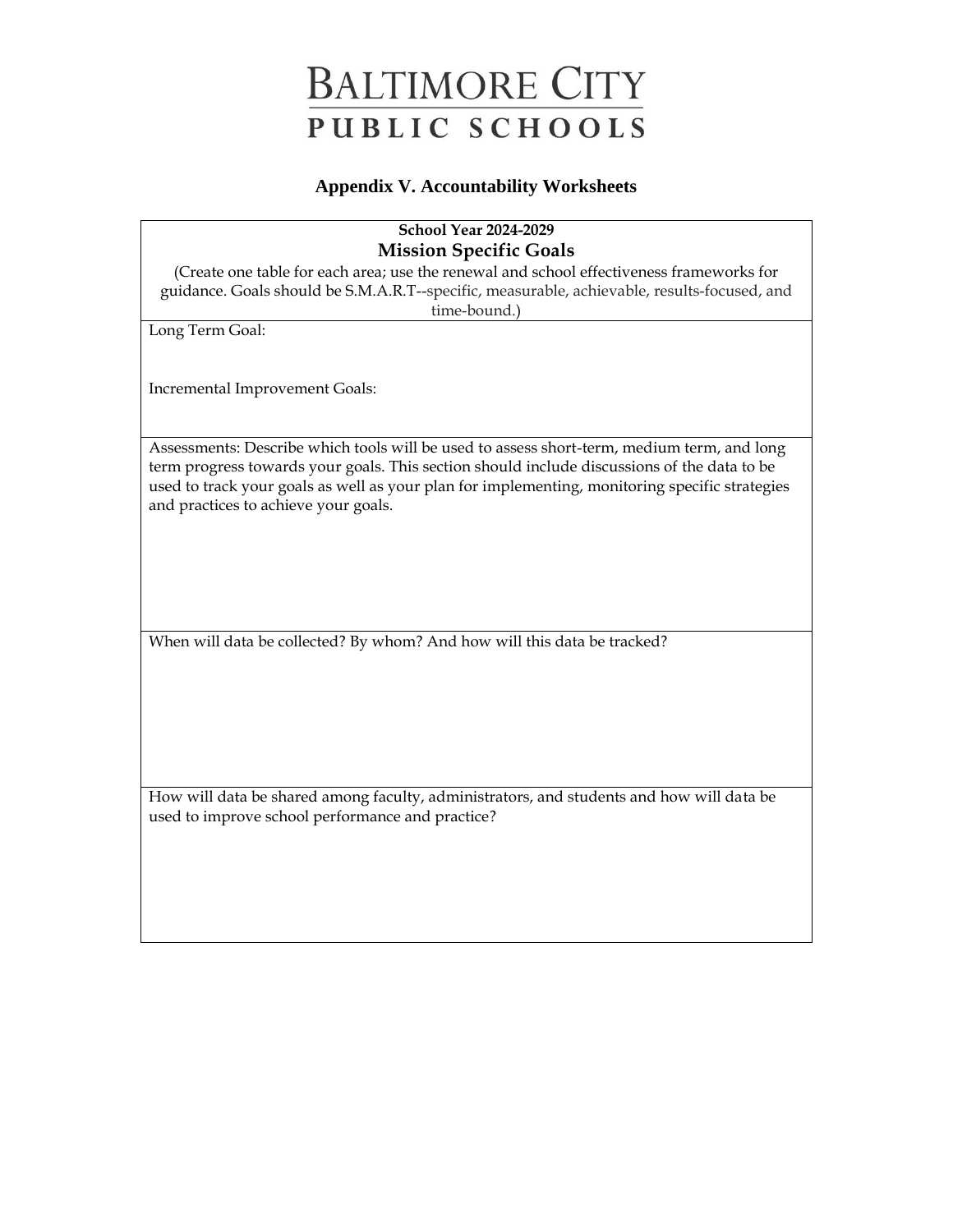#### **School Year 2024-2029 Academic Goals**

(Create one table for each academic area; use the renewal and school effectiveness frameworks for guidance. Goals should be S.M.A.R.T--specific, measurable, achievable, results-focused, and time-bound.)

Long Term Proficiency Goals:

Incremental Improvement Goals:

Assessments: Describe which tools will be used to assess short-term, medium term, and long term progress towards your goals. This section should include discussions of assessments generated in the classroom, school-wide benchmarks and formative assessments, and state assessments.

When will each type of assessment be collected? By whom? And how will this data be tracked?

How will data be shared among faculty, administrators, and students and how will data be used to change and improve instruction and school practice?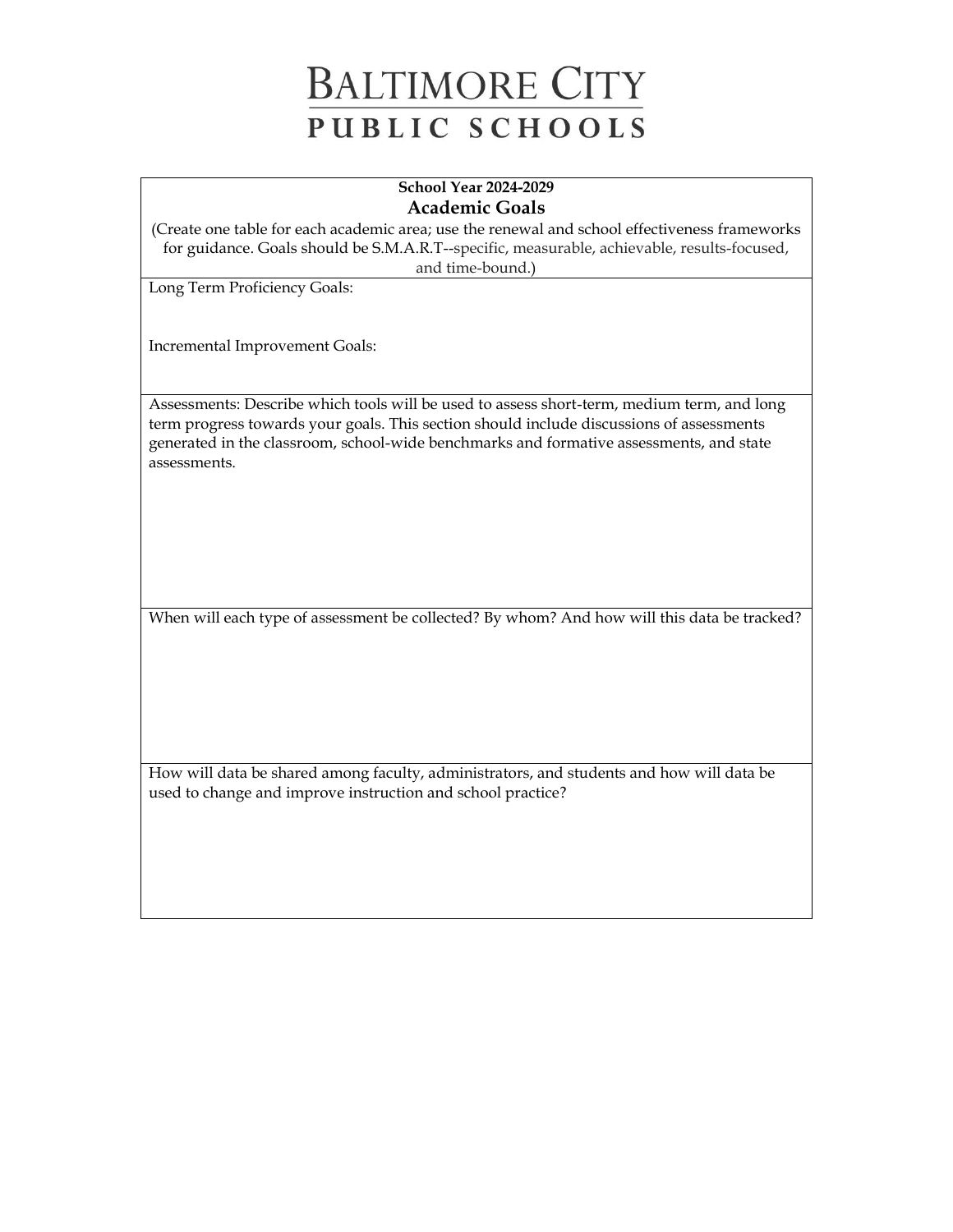#### **School Year 2024-2029 Culture and Climate Goals**

(Create one table for each area; use the renewal and school effectiveness frameworks for guidance. Goals should be S.M.A.R.T--specific, measurable, achievable, results-focused, and time-bound.)

Long Term Goal:

Incremental Improvement Goals:

Assessments: Describe which tools will be used to assess short-term, medium term, and long term progress towards your goals. This section should include discussions of the data to be used to track your goals as well as your plan for implementing, monitoring specific strategies and practices to achieve your goals.

When will data be collected? By whom? And how will this data be tracked?

How will data be shared among faculty, administrators, and students and how will data be used to improve school performance and practice?